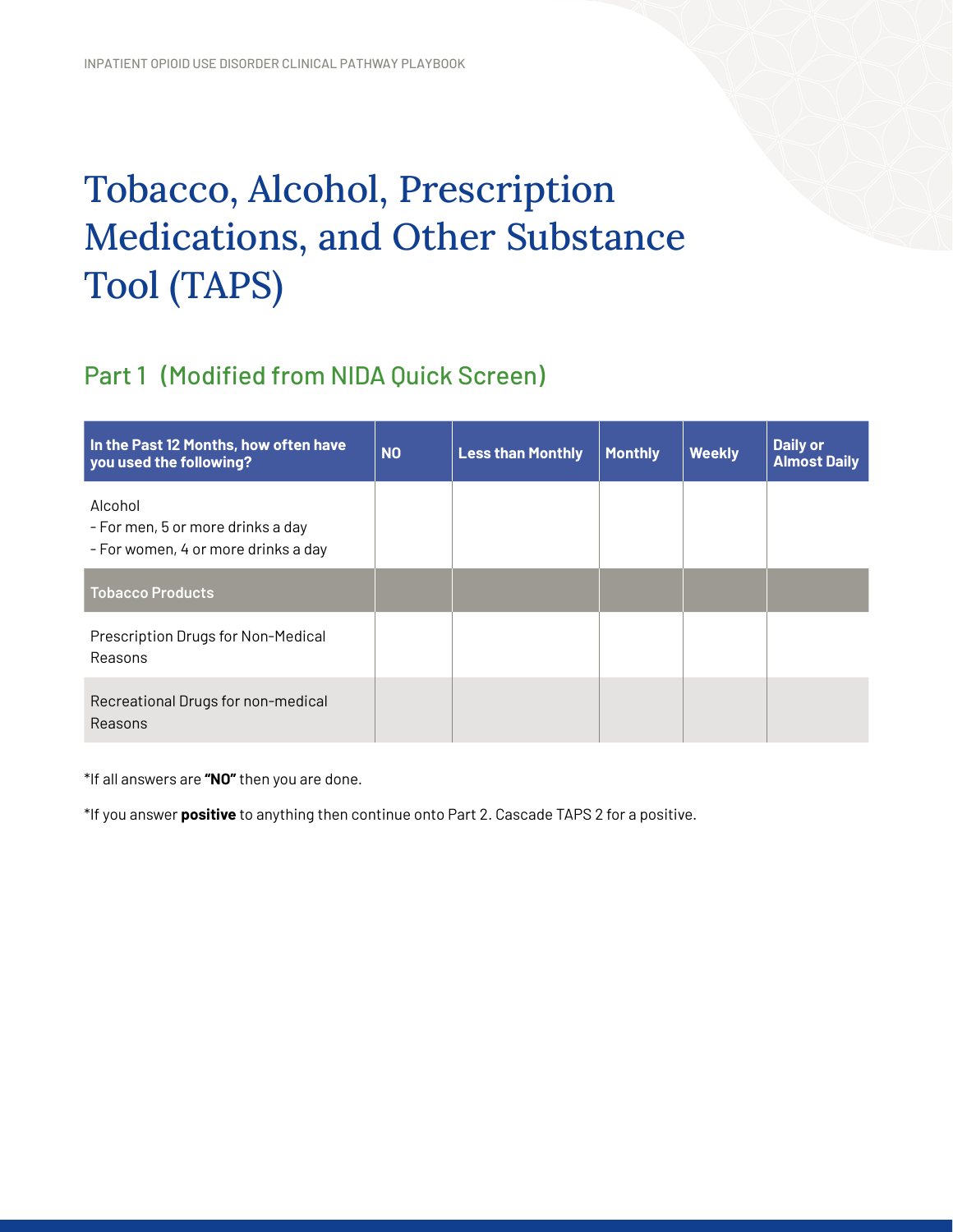## Part 2 (Modified from ASSIST screen)

| 1. In the Past 3 Months:                              | $Yes (=1)$ $NO (= 0)$ |  |
|-------------------------------------------------------|-----------------------|--|
| Did you smoke a cigarette containing tobacco?         |                       |  |
| If "Yes"                                              |                       |  |
| Did you smoke more than 10 cigarettes each day?       |                       |  |
| Did you usually smoke within 30 minutes after waking? |                       |  |

| 2. In the Past 3 Months:                                                                               | $Yes (=1)$ | $NO(=0)$ |
|--------------------------------------------------------------------------------------------------------|------------|----------|
| Did you have a drink containing alcohol?                                                               |            |          |
| If "Yes"                                                                                               |            |          |
| *Females                                                                                               |            |          |
| Did you have 4 or more drinks containing alcohol in a day?                                             |            |          |
| *Males                                                                                                 |            |          |
| Did you have 5 or more drinks containing alcohol in a day?                                             |            |          |
| *One standard drink is about 1 small glass of wine (5oz), 1 beer (12oz), or 1 single shot<br>of liquor |            |          |
| Have you tried and failed to control, cut down or stop drinking?                                       |            |          |
| Has anyone expressed concern about your drinking?                                                      |            |          |

| 3. In the Past 3 Months                                                                      | $Yes (=1)$ | $No (=0)$ |
|----------------------------------------------------------------------------------------------|------------|-----------|
| Did you use marijuana (hash, weed)                                                           |            |           |
| If "Yes"                                                                                     |            |           |
| Have you had a strong desire or urge to use marijuana at least once a week or more<br>often? |            |           |
| Has anyone expressed concern about your use of marijuana?                                    |            |           |

| 4. In the Past 3 Months:                                                                             | $Yes (=1)$ | $No (=0)$ |
|------------------------------------------------------------------------------------------------------|------------|-----------|
| Did you use cocaine, crack, or methamphetamine (crystal meth)?                                       |            |           |
| Did you use cocaine, crack, or methamphetamine (crystal meth) at least once a<br>week or more often? |            |           |
| Has anyone expressed concern about our use of cocaine, crack, or<br>methamphetamine (crystal meth)?  |            |           |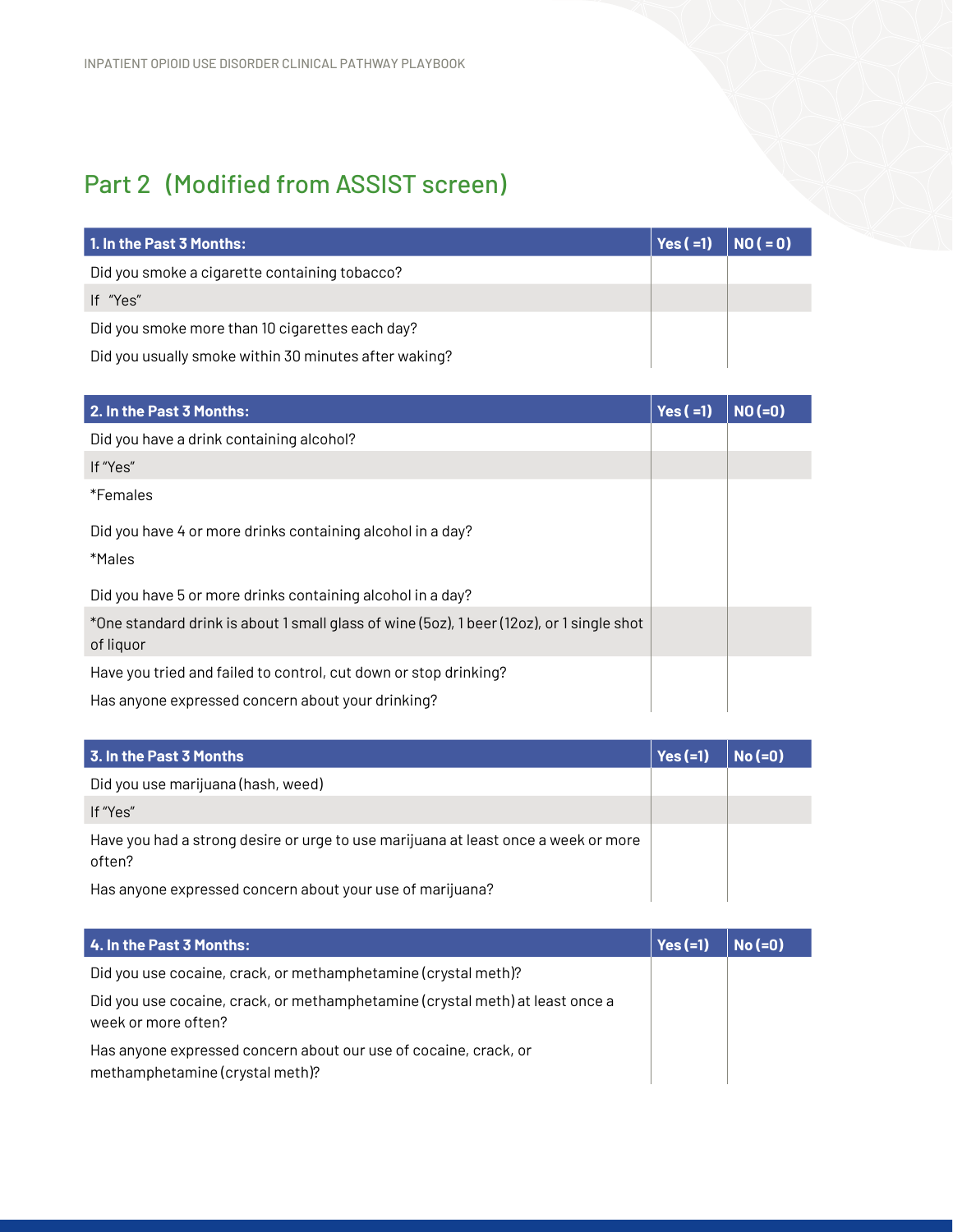| 5. In the Past 3 Months:                                             | Yes (=1) | $No (=0)$ |
|----------------------------------------------------------------------|----------|-----------|
| Did you use Heroin?                                                  |          |           |
| Have you tried and failed to control, cut down or stop using heroin? |          |           |
| Has anyone expressed concern about your use of heroin?               |          |           |

| 6. In the Past 3 Months:                                                                                                                  | $Yes (=1)$ | $No (=0)$ |
|-------------------------------------------------------------------------------------------------------------------------------------------|------------|-----------|
| Did you use a prescription opiate pain reliever (for example, Percocet, Vicodin) not<br>as prescribed or that was not prescribed for you? |            |           |
| Have you tried and failed to control, cut down or stop using an opiate pain reliever?                                                     |            |           |
| Has anyone expressed concern about your use of an opiate pain reliever?                                                                   |            |           |

| 7. In the Past 3 Months:                                                                                                                        | Yes $(=1)$ | $No (=0)$ |
|-------------------------------------------------------------------------------------------------------------------------------------------------|------------|-----------|
| Did you use a medication for anxiety or sleep (for example, Xanax, Ativan, or<br>Klonopin) not as prescribed or that was not prescribed to you? |            |           |
| Have you had a strong desire or urge to use medications for anxiety or sleep at least<br>once a week or more often?                             |            |           |
| Has anyone expressed concern about your use of medications for anxiety or sleep?                                                                |            |           |

| <b>8. In the Past 3 Months:</b>                                                                                             | $\vert$ Yes (=1) | $NO(=0)$ |
|-----------------------------------------------------------------------------------------------------------------------------|------------------|----------|
| Did you use a medication for ADHD (for example, Adderall, Ritalin) not as prescribed<br>or that was not prescribed for you? |                  |          |
| Did you use a medication for ADHD at least once a week or more often?                                                       |                  |          |
| Has anyone expressed concern about your use of a medication for ADHD?                                                       |                  |          |

| 9. In the Past 3 Months:                                                                                                                                                        | <b>Yes</b> | <b>No</b> |
|---------------------------------------------------------------------------------------------------------------------------------------------------------------------------------|------------|-----------|
| Did you use any illegal or recreational drug (for example, ectasy/molly, GHB, poppers,<br>LSD, mushrooms, special K, bath salts, synthetic marijuana (spice'), whip-its, etc.)? |            |           |
| If "yes" answering the following:                                                                                                                                               |            |           |
| In the past 3 months what were the other drugs you used?                                                                                                                        |            |           |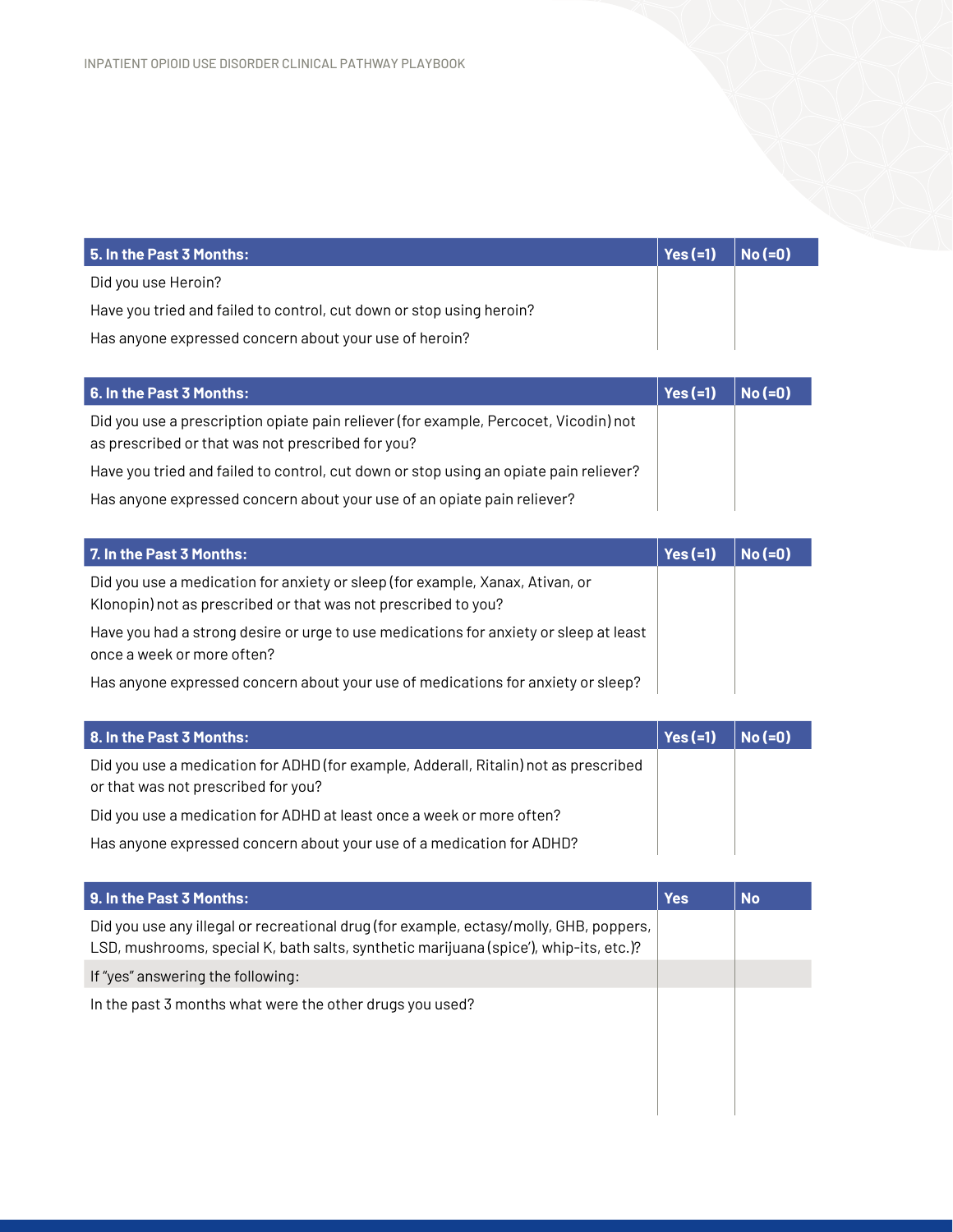## Determine if patient has substance use disorder and roles and responsibilities of caregivers.

| <b>TAPS Score</b>                                                                              | <b>Pt. Care Needs</b>                                                                                                                                                                                            | <b>RN</b>                                                                                                                                                                  | <b>SW</b>                                                                                 |
|------------------------------------------------------------------------------------------------|------------------------------------------------------------------------------------------------------------------------------------------------------------------------------------------------------------------|----------------------------------------------------------------------------------------------------------------------------------------------------------------------------|-------------------------------------------------------------------------------------------|
| <b>Ouestion 1</b><br>Tobacco Score =/>1<br>Nicotine<br>Replacement                             | • Nicotine Replacement therapy<br>• Therapeutic support<br><b>Ongoing Assessment and</b><br>support                                                                                                              | • Make sure MD has ordered<br>replacement therapy.<br>• Utilize replacement<br>therapy to decrease<br>agitation.                                                           | No actions                                                                                |
| <b>Question 2</b><br>Alcohol Score =/>1<br><b>CIWA Protocol</b>                                | • Ativan or other medications to<br>prevent withdrawal.<br>• Therapeutic support<br>• Ongoing Assessment and<br>support                                                                                          | • TAPS completed<br>document.<br>• MD aware of patient<br>alcohol use.<br>• CIWA scoring, ETOH<br>withdrawal protocol if<br>ordered, medicate as<br>ordered.               | • Therapeutic support<br>• Ongoing Assessment<br>and support<br>• Referrals if applicable |
| <b>Question 3</b><br>Cannabis score $=$ />1                                                    | • Assess further for rationale<br>behind why the patient<br>may use cannabis; anxiety,<br>appetite stimulant, or to<br>decrease nausea/vomiting.<br>• Therapeutic support<br>• Ongoing Assessment and<br>support | Based on rationale report to<br>MD patient use of cannabis<br>and potential need for other<br>medications to treat patient<br>as needed.                                   | No actions                                                                                |
| <b>Ouestion 4</b><br>Cocaine, crack,<br>methamphetamine<br>Score =/> 2 Screen<br>into Pathway. | • Request symptoms<br>management medications.<br>• Ongoing assessment and<br>support<br>• Document and notify MD of<br>findings                                                                                  | • Substance Use Disorder,<br>document and report to MD<br>usage.<br>• Request symptoms<br>• management medications.<br>• Use COWS tool to assess<br>and manage withdrawal. | • Therapeutic support<br>• Ongoing Assessment<br>and support<br>• Referrals if applicable |
| <b>Question 5 &amp; 6</b><br>Heroin score $=$ /> 2<br>Screen into Pathway                      | • Screened into Opioid Use<br>Disorder Pathway.<br>• Ongoing assessment and<br>support<br>• Document and notify MD of<br>findings                                                                                | • OUD Pathway<br>• Medications Assisted<br>Treatment<br>• COWS and use of<br>medications to minimize<br>withdrawal discomfort.                                             | • Therapeutic support<br>• Ongoing Assessment<br>and support<br>• Referrals if applicable |